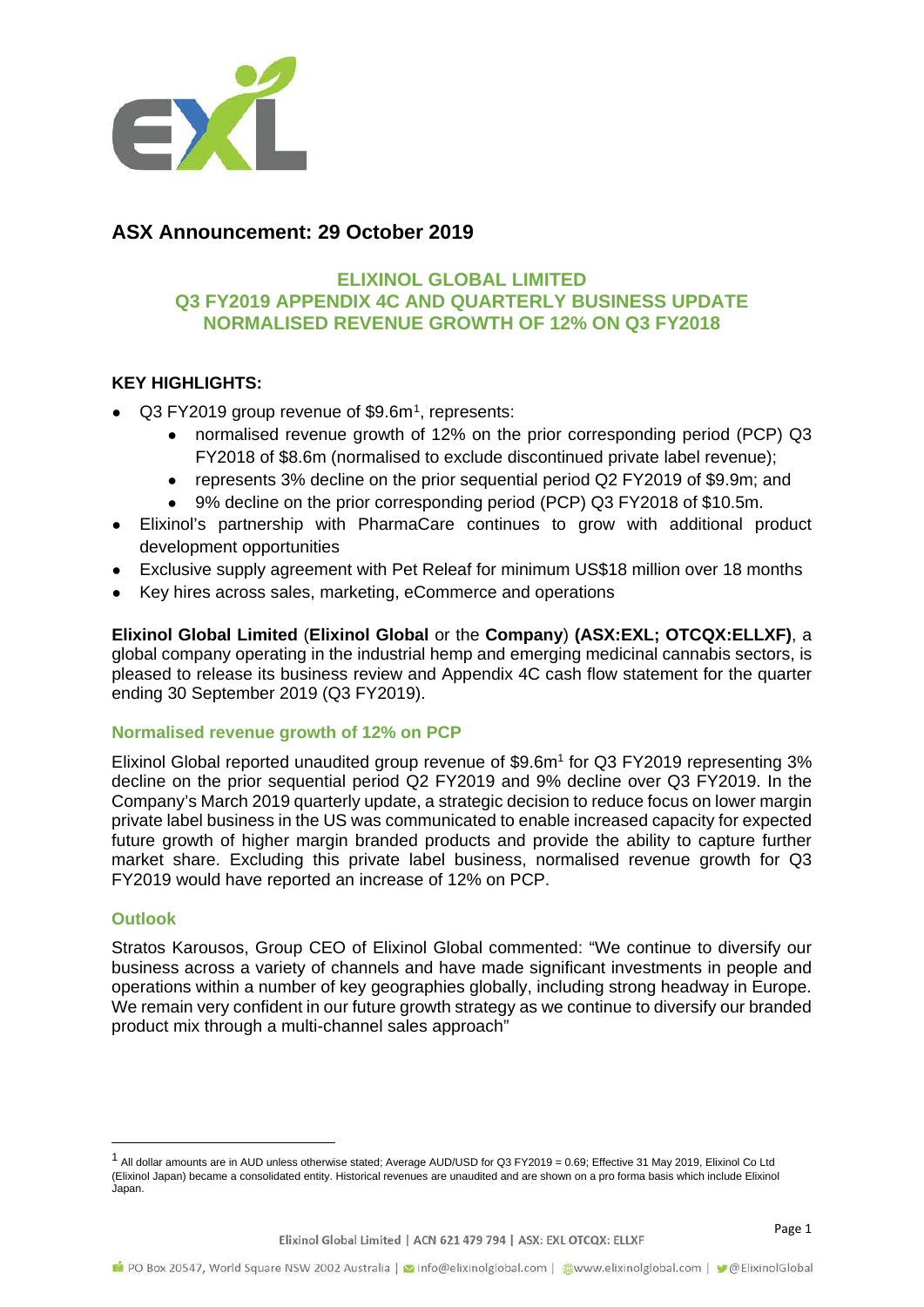

#### $$14$  $122$  $$12$ 10.5 9.9 9.6 \$10  $8.4$ 8.3 \$8  $7.0$ 5.7  $$6$ 4.2  $40$  $3.5$  $\zeta$ <sub>4</sub>  $$2$  $$0$ December quarter March quarter June quarter September quarter  $2017$  2018 2019

### **Revenue growth – quarterly (A\$'m)[2](#page-1-0)**

Elixinol Global's US based wholly owned subsidiary Elixinol LLC (**Elixinol**) continues to focus on gaining distribution through nationally recognised retail outlets. Elixinol's products are now sold at over 1,100 natural, specialty & conventional supermarkets in the USA.

As Elixinol continues to expand, the Company has hired experienced staff to fulfil growth areas in sales, marketing, eCommerce and operations.

#### **Appendix 4C**

The Company continued to invest in key areas of the business to pursue its strategy and focus on increasing its distribution of branded products through a multi-channel approach to grow revenues and capture market share.

The Company continues to invest and prepare for a significant increase in global demand in the hemp derived CBD market. The business continues to invest in building sales distribution, growing brand awareness through marketing activities, as well the appropriate supporting infrastructure. The Company also has built significant inventory of high-quality Elixinol branded products in anticipation of expected future growth. During the quarter, inventory on hand increased by \$6.0m to \$26.0m.

The Company continues to deploy capital to accelerate growth of its European business which, during Q3 FY2019, incurred \$1.3m net operating cash outflows.

<span id="page-1-0"></span><sup>&</sup>lt;sup>2</sup> All dollar amounts are in AUD unless otherwise stated; Average AUD/USD for Q3 FY2019 = 0.69; Effective 31 May 2019, Elixinol Co Ltd (Elixinol Japan) became a consolidated entity. Historical revenues are unaudited and are shown on a pro forma basis which include Elixinol Japan.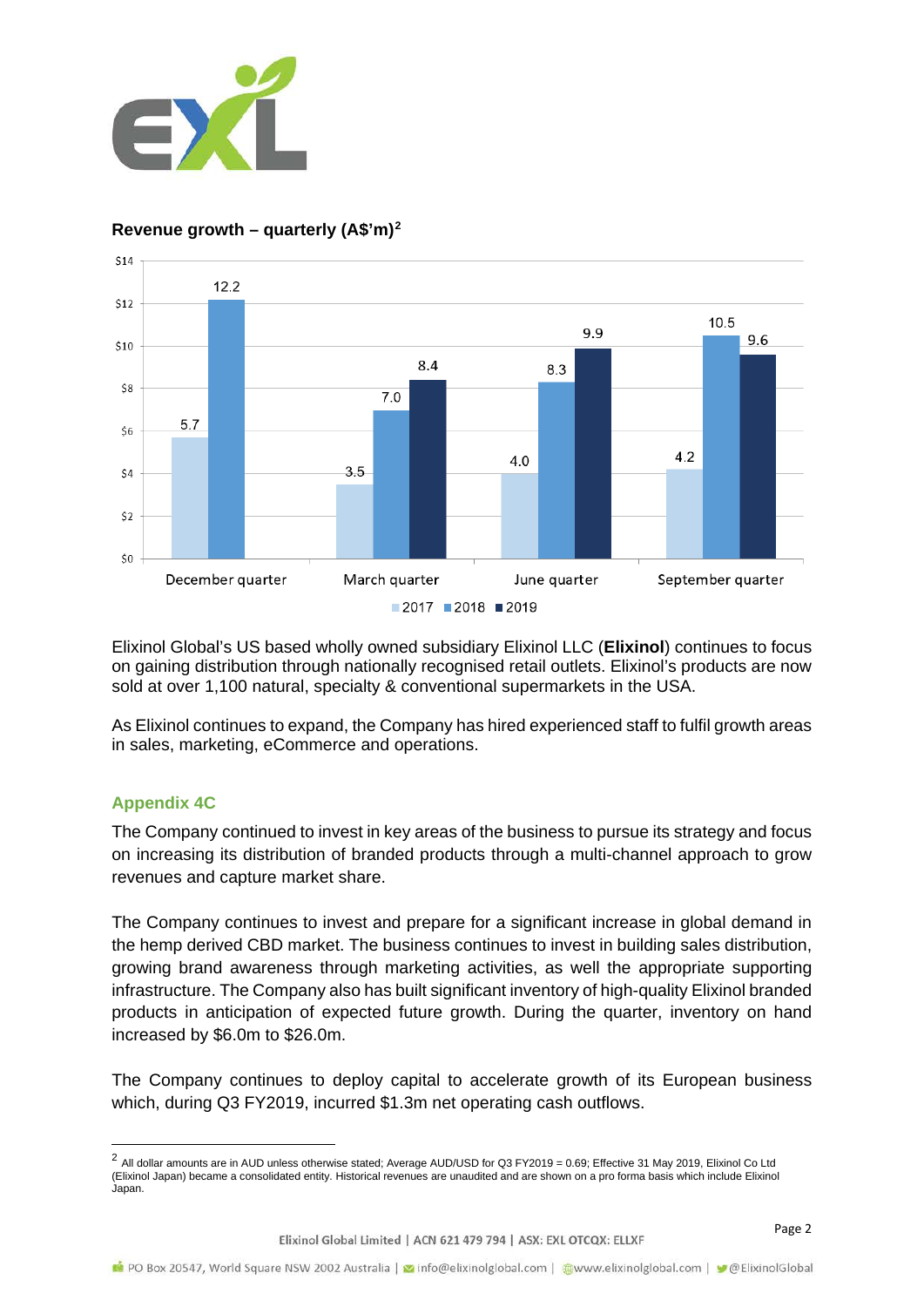

Capital expenditure during Q3 FY2019 totaled \$2.3m, which included \$1.3m in equipment and fit out related to the commissioning of the new Colorado production facility which more than doubles current capacity. The Company has no ongoing significant capital expenditure commitments.

#### **Further developments throughout the period**

#### **United States of America**

The Company continued its strategy to focus on higher margin branded products. During the period 52% of USA revenues were generated from Elixinol branded products. Private label sales to Pet Releaf continues to grow strongly which offset expected declining sales in the bulk channel.

#### Elixinol enters exclusive CBD supply agreement with Pet Releaf

In August 2019, Elixinol entered into a manufacturing and supply agreement (**Agreement**) with Altmed Pets, LLC, trading as Pet Releaf (**Pet Releaf**). Pet Releaf is the pioneer and market leading brand for hemp-derived CBD oils, topicals and treats for pets. Pet Releaf products are sold in over 4,000 independent pet stores across USA and globally and also sold online. Elixinol has exclusively produced and supplied CBD extract sourced from USDA Organic certified hemp strains grown specifically for Pet Releaf since inception in mid-2014. In April 2019, Elixinol acquired a 25% equity interest in Pet Releaf.

Key components of the Agreement are:

- an initial 18-month term (term) which can be renewed annually for multiple years; and
- Pet Releaf to purchase a minimum US\$18.0 million worth of products over the term.

#### US regulatory update

The primary challenge currently facing the hemp-derived CBD industry is a lack of a regulatory framework which is yet to be defined by the Food and Drug Administration (**FDA**). Elixinol continues to promote and support the development of appropriate regulation through its membership of the Board of the U.S. Hemp Roundtable. The FDA has announced that it will unveil its timetable for action this fall.

#### **Europe**

#### Elixinol partners with PharmaCare to release CBD products

In July 2019, Elixinol Global's Dutch based wholly owned subsidiary Elixinol B.V. (**Elixinol Europe**), announced it had partnered with PharmaCare to create a co-branded CBD capsule range to be sold under the Naturopathica brand. Naturopathica CBD+ will be sold via Europe's leading health and wellness retailer, Holland & Barret's online store, HollandandBarrett.com and in over 800 Holland & Barrett retail stores. Naturopathica CBD+ encompasses six capsule-based SKU's that blend Elixinol's high strength, full spectrum CBD with specific vitamins and minerals to target different areas of health and wellbeing.

Elixinol continues to work with PharmaCare on additional product development opportunities.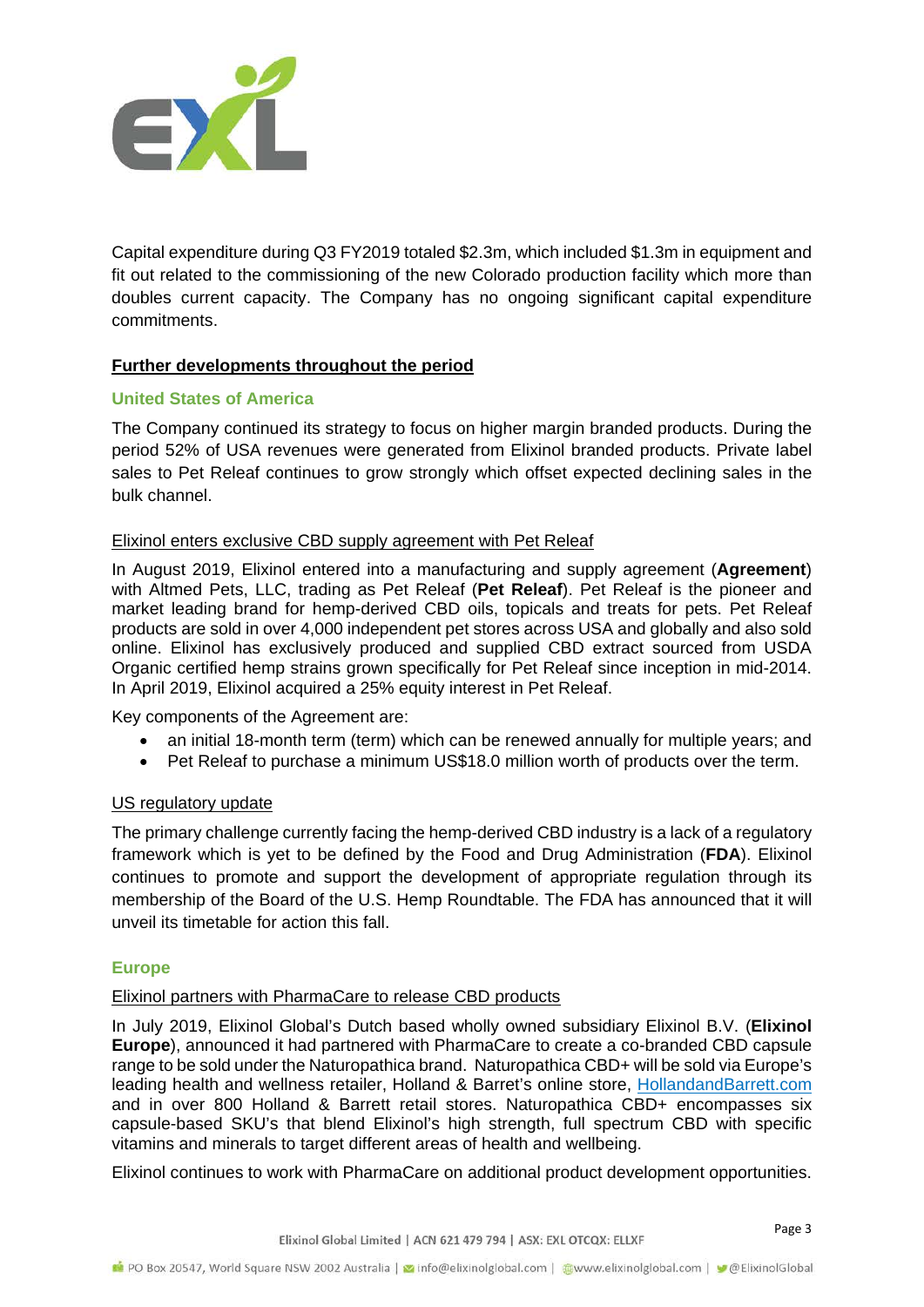

#### Distribution agreements for Benelux and Finland

- In August 2019, Elixinol Europe signed an exclusive distribution agreement with 25th Group (Benelux Distributor) for the sale of Elixinol branded products across various retail channels in Belgium and Luxembourg for a period of five years.
- In September 2019, Elixinol Europe signed an exclusive distribution agreement with Harmonia Life for sales of Elixinol branded products across various retail channels in Finland for a period of five years.

The exclusive distribution agreements with 25<sup>th</sup> Group and Harmonia Life follows Elixinol Global's other recently announced exclusive distribution arrangements for Germany, United Kingdom and New Zealand and is in line with Elixinol Global's growth strategy to establish distribution arrangements in targeted locations across various channels to leverage the significant long term opportunities within the global hemp and cannabis market.

#### **Australia**

#### Hemp Foods Australia

Hemp Foods Australia's strategy has been to develop and bring to market branded finished goods using healthy hemp derived ingredients. Hemp Food Australia's latest products, Grounded Veggie Patties (i.e. Hemp Burgers), began to be stocked by one of Australia's mainstream supermarkets across 960 stores. Grounded Nut Butters and Essential Hemp Seed Oil Capsules have also been released to the market in September and October through the existing distribution channels. In addition, Hemp Food Australia's core range has also been expanded with the release of Hemp Seed Flavoured Oil and Hemp Flavoured Protein in the Essential Hemp range.

#### **Post 30 September 2019**

Elixinol Global discovered internally a breach of compliance following the recent review of each global business unit's operations.

The non-compliance relates to the strict requirements in Japan on sourcing CBD from only hemp stalk and seed. The Company expects that the investigation (which involves an independent legal expert) will be completed by mid-November 2019.

The Company increased its ownership in Elixinol Japan from 10% to 50.5% for A\$2.2 million in September 2018. In H1 FY2019 Elixinol Japan contributed A\$1.6m revenue (but was not expected to contribute to earnings in FY 2019), which represents 8.7% of group pro forma revenue of A\$18.3m for H1 FY2019.

The Company will be assessing the commercial viability of the hemp-derived CBD business unit within Elixinol Japan and provide a market update after that assessment is completed. Compliant sources of CBD are being investigated with the goal of continuing the ongoing business.

The Company will continue to focus on building upon its recently announced successes in expanding its distribution in other markets.

Elixinol Global Limited | ACN 621 479 794 | ASX: EXL OTCQX: ELLXF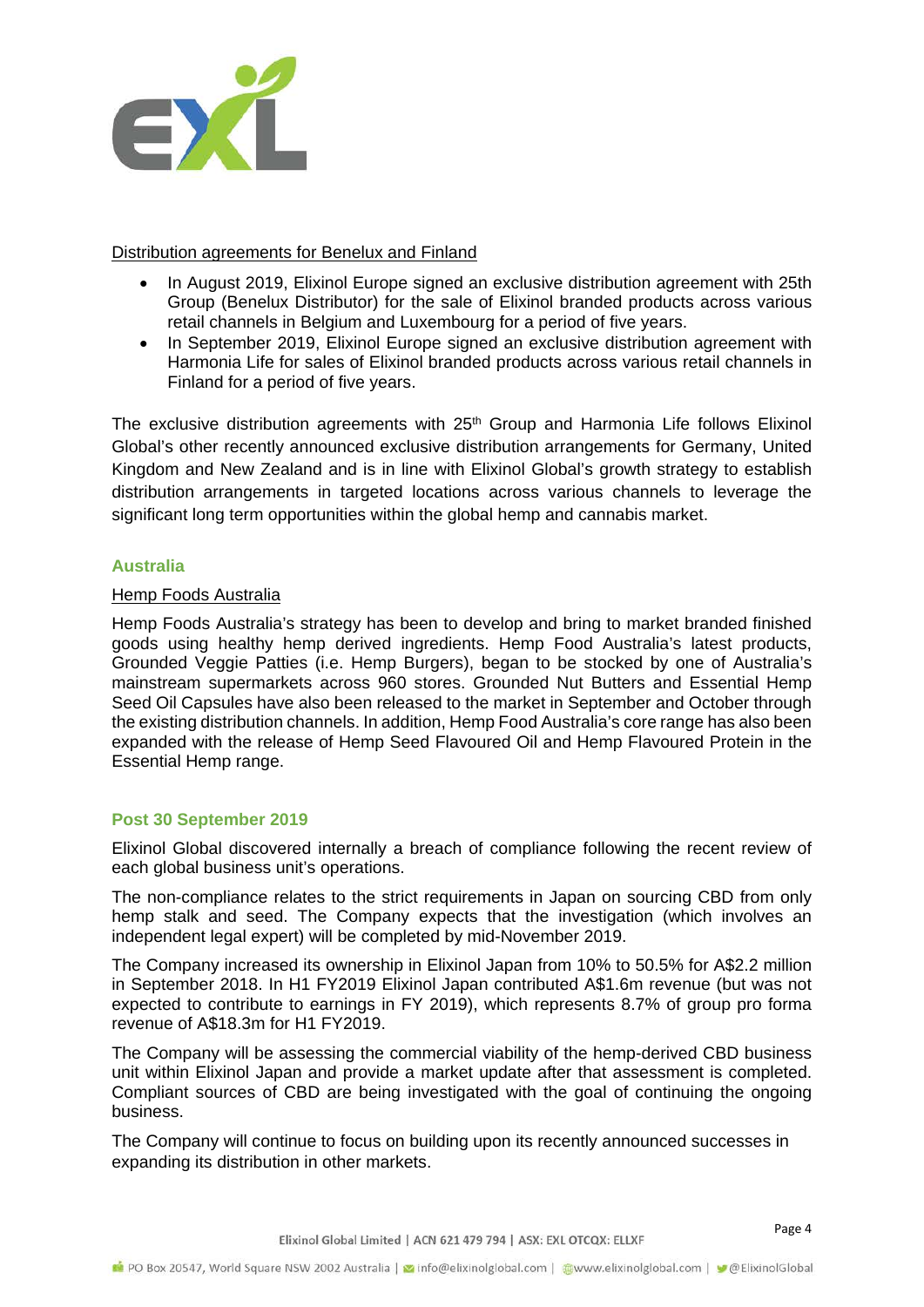

#### **For more information please contact:**

Ron Dufficy Chief Financial Officer [ron.dufficy@elixinolglobal.com](mailto:ron.dufficy@elixinolglobal.com)

#### **About Elixinol Global**

Elixinol Global Limited (ASX:EXL; OTCQX:ELLXF) is a global leader in the cannabis industry, selling hemp-derived CBD dietary supplements, hemp food and wellness products, as well as the cultivation and manufacture of medicinal cannabis products. Elixinol Global's businesses include:

- Elixinol LLC (Elixinol), a manufacturer and global distributor of industrial hemp based dietary supplement and skincare products, with operations based out of Colorado, USA;
- Hemp Foods Australia Pty Ltd (Hemp Foods Australia), a leading hemp food wholesaler, retailer, manufacturer and exporter of bulk and branded raw materials, and finished products; and
- Nunyara Pharma Pty Ltd (Nunyara), founded in 2014 to participate in the emerging Australian medicinal cannabis market. Nunyara submitted licence applications for cultivation and manufacture to the Office of Drug Control in early 2018. The Manufacture Licence has been approved whilst the Medicinal Cannabis Licence is currently pending approval.

See more at [www.elixinolglobal.com](http://www.elixinolglobal.com/)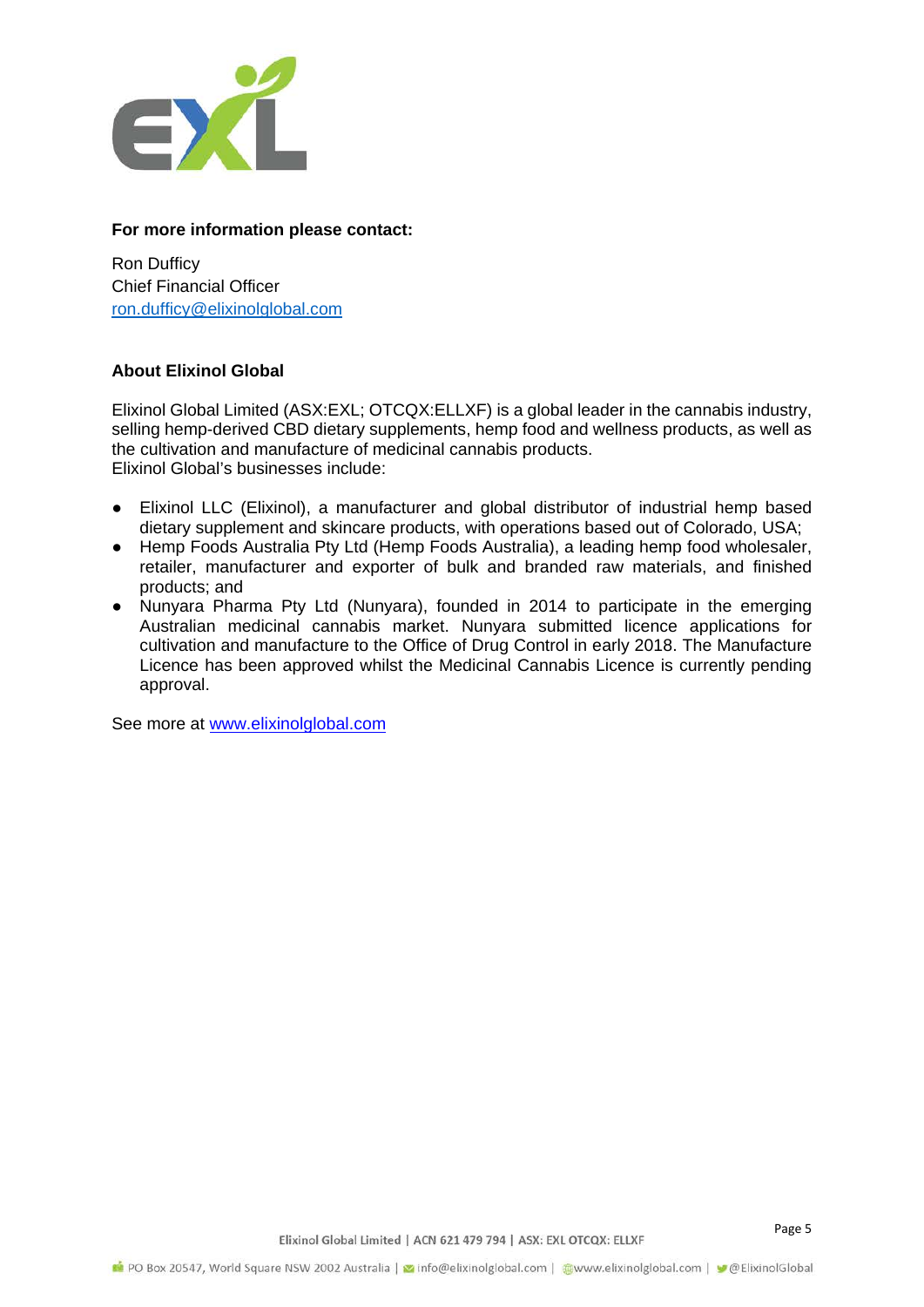*+Rule 4.7B*

# **Appendix 4C**

## **Quarterly report for entities subject to Listing Rule 4.7B**

Introduced 31/03/00 Amended 30/09/01, 24/10/05, 17/12/10, 01/09/16

#### **Name of entity**

Elixinol Global Limited

**ABN Quarter ended ("current quarter")**

34 621 479 794 30 September 2019

|     | <b>Consolidated statement of cash flows</b>         | <b>Current quarter</b><br>A\$'000 | Year to date<br>(9 months)<br>A\$'000 |
|-----|-----------------------------------------------------|-----------------------------------|---------------------------------------|
| 1.  | Cash flows from operating activities                |                                   |                                       |
| 1.1 | Receipts from customers                             | 9,951                             | 26,397                                |
| 1.2 | Payments for                                        |                                   |                                       |
|     | research and development<br>(a)                     |                                   |                                       |
|     | product manufacturing and operating<br>(b)<br>costs | (11,669)                          | (39, 704)                             |
|     | advertising and marketing<br>(c)                    | (2,632)                           | (8, 752)                              |
|     | leased assets<br>(d)                                | (103)                             | (671)                                 |
|     | staff costs<br>(e)                                  | (4,361)                           | (10, 697)                             |
|     | (f)<br>administration and corporate costs           | (2,732)                           | (7, 544)                              |
| 1.3 | Dividends received (see note 3)                     |                                   |                                       |
| 1.4 | Interest received                                   | 192                               | 564                                   |
| 1.5 | Interest and other costs of finance paid            | (41)                              | (108)                                 |
| 1.6 | Income taxes paid                                   |                                   | (189)                                 |
| 1.7 | Government grants and tax incentives                |                                   |                                       |
| 1.8 | Other (provide details if material)                 |                                   | 9                                     |
| 1.9 | Net cash from / (used in) operating<br>activities   | (11, 395)                         | (40, 695)                             |

|    |     | Cash flows from investing activities |         |  |
|----|-----|--------------------------------------|---------|--|
| 21 |     | Payments to acquire:                 |         |  |
|    | (a) | property, plant and equipment        | (2,239) |  |
|    | (b) | businesses (see item 10)             |         |  |
|    | (C) | investments                          |         |  |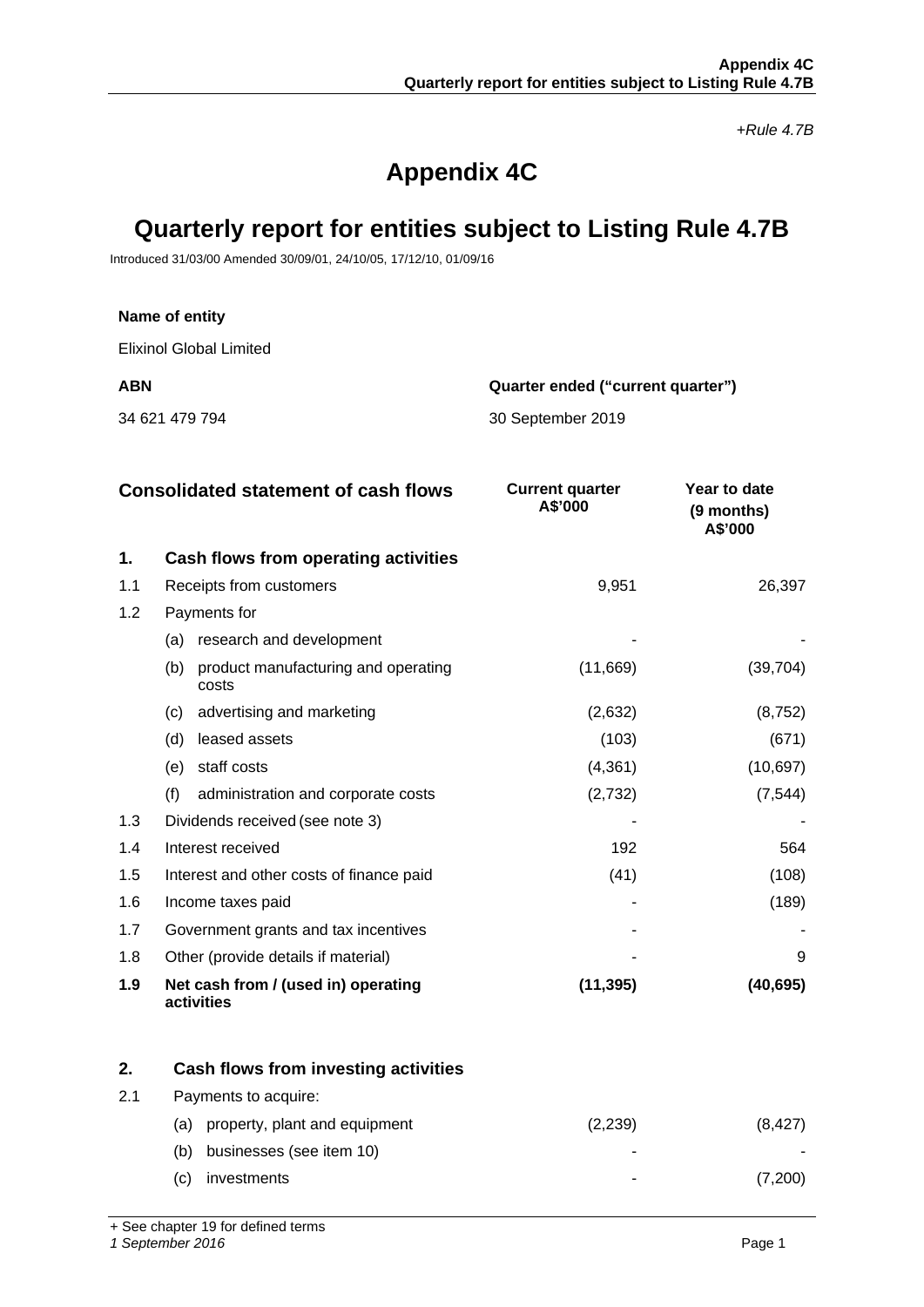**Appendix 4C Quarterly report for entities subject to Listing Rule 4.7B**

|     | <b>Consolidated statement of cash flows</b>             | <b>Current quarter</b><br>A\$'000 | <b>Year to date</b><br>(9 months)<br>A\$'000 |
|-----|---------------------------------------------------------|-----------------------------------|----------------------------------------------|
|     | (d)<br>intellectual property                            | (69)                              | (168)                                        |
|     | other non-current assets<br>(e)                         |                                   |                                              |
| 2.2 | Proceeds from disposal of:                              |                                   |                                              |
|     | property, plant and equipment<br>(a)                    | 10                                | 70                                           |
|     | businesses (see item 10)<br>(b)                         |                                   |                                              |
|     | (c)<br>investments                                      |                                   |                                              |
|     | (d)<br>intellectual property                            |                                   |                                              |
|     | other non-current assets<br>(e)                         |                                   |                                              |
| 2.3 | Cash flows from loans to other entities                 |                                   |                                              |
| 2.4 | Dividends received (see note 3)                         |                                   |                                              |
| 2.5 | Cash acquired on equity settled business<br>combination |                                   | 1,214                                        |
| 2.6 | Net cash from / (used in) investing<br>activities       | (2, 298)                          | (14,511)                                     |

| 3.   | Cash flows from financing activities                                           |       |         |
|------|--------------------------------------------------------------------------------|-------|---------|
| 3.1  | Proceeds from issues of shares                                                 |       | 50,000  |
| 3.2  | Proceeds from issue of convertible notes                                       |       |         |
| 3.3  | Proceeds from exercise of share options                                        |       |         |
| 3.4  | Transaction costs related to issues of<br>shares, convertible notes or options | (15)  | (2,827) |
| 3.5  | Proceeds from borrowings                                                       |       |         |
| 3.6  | Repayment of borrowings                                                        | (156) | (359)   |
| 3.7  | Transaction costs related to loans and<br>borrowings                           |       |         |
| 3.8  | Dividends paid                                                                 |       |         |
| 3.9  | Other (provide details if material)                                            |       |         |
| 3.10 | Net cash from / (used in) financing<br>activities                              | (171) | 46,814  |

|     | Net increase / (decrease) in cash and<br>cash equivalents for the period |          |           |
|-----|--------------------------------------------------------------------------|----------|-----------|
| 4.1 | Cash and cash equivalents at beginning of<br>quarter/year to date        | 48.141   | 42.922    |
| 4.2 | Net cash from / (used in) operating<br>activities (item 1.9 above)       | (11,395) | (40,695)  |
| 4.3 | Net cash from / (used in) investing activities<br>(item 2.6 above)       | (2,298)  | (14, 511) |
| 4.4 | Net cash from / (used in) financing activities<br>(item 3.10 above)      | (171)    | 46.814    |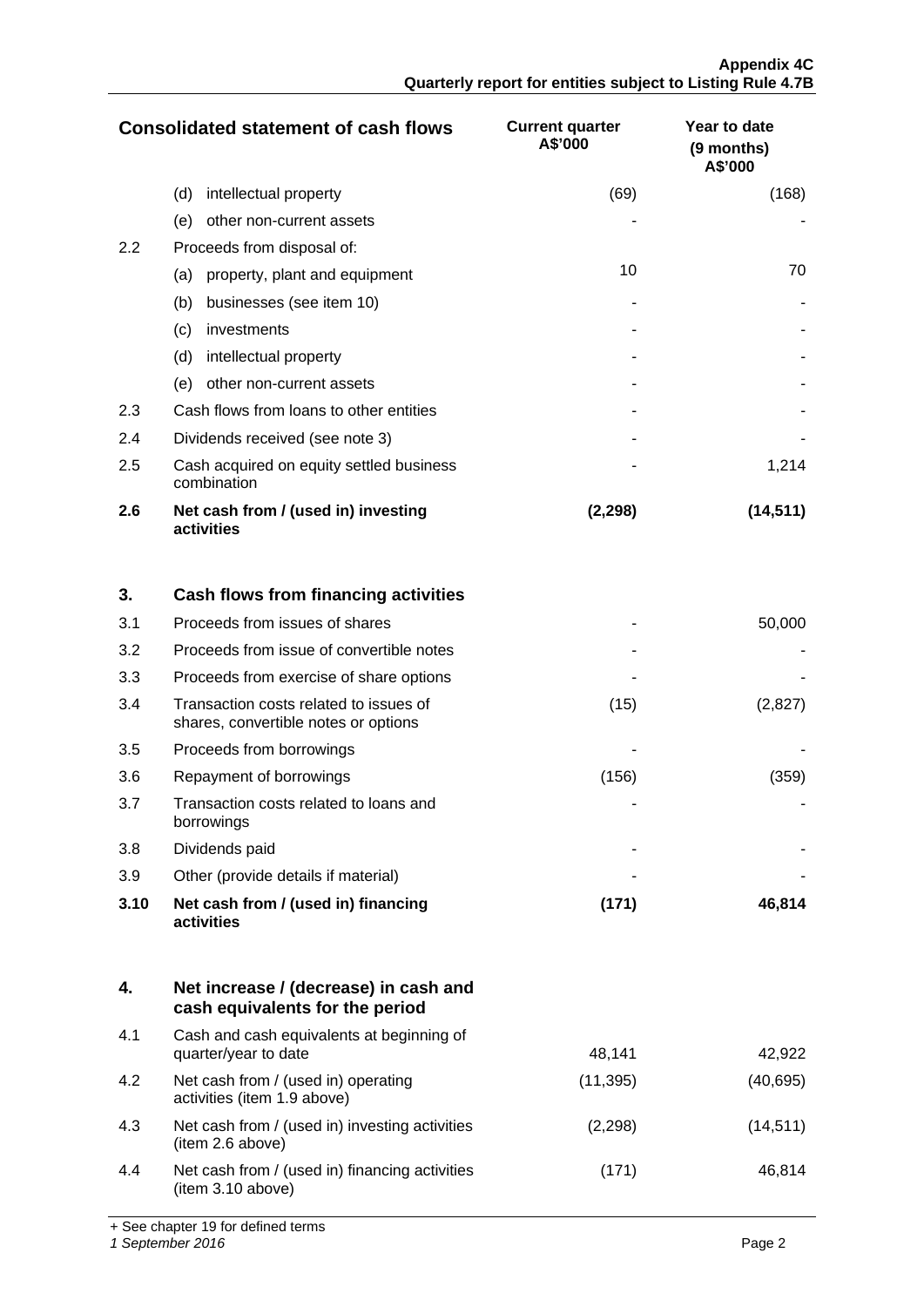|     | Consolidated statement of cash flows                 | <b>Current quarter</b><br>A\$'000 | Year to date<br>(9 months)<br>A\$'000 |
|-----|------------------------------------------------------|-----------------------------------|---------------------------------------|
| 4.5 | Effect of movement in exchange rates on<br>cash held |                                   |                                       |
| 46  | Cash and cash equivalents at end of<br>quarter       | 34.287                            | 34 287                                |

| 5.  | Reconciliation of cash and cash<br>equivalents<br>at the end of the quarter (as shown in the<br>consolidated statement of cash flows) to the<br>related items in the accounts | <b>Current quarter</b><br>\$A'000 | <b>Previous quarter</b><br>\$A'000 |
|-----|-------------------------------------------------------------------------------------------------------------------------------------------------------------------------------|-----------------------------------|------------------------------------|
| 5.1 | Bank balances                                                                                                                                                                 | 14.239                            | 13,088                             |
| 5.2 | Call deposits                                                                                                                                                                 | 20.048                            | 35.053                             |
| 5.3 | <b>Bank overdrafts</b>                                                                                                                                                        |                                   |                                    |
| 5.4 | Other (provide details)                                                                                                                                                       |                                   |                                    |
| 5.5 | Cash and cash equivalents at end of<br>quarter (should equal item 4.6 above)                                                                                                  | 34.287                            | 48.141                             |

| 6. | Payments to directors of the entity and their associates |  |
|----|----------------------------------------------------------|--|

| 6.1 | Aggregate amount of payments to these parties included in item 1.2 |  |
|-----|--------------------------------------------------------------------|--|
|     |                                                                    |  |

- 6.2 Aggregate amount of cash flow from loans to these parties included in item 2.3
- 6.3 Include below any explanation necessary to understand the transactions included in items  $6.1$  and  $6.2$

6.1 represents payment of non-executive director fees and executive director remuneration.

| 7. | Payments to related entities of the entity and their |
|----|------------------------------------------------------|
|    | associates                                           |

- 7.1 Aggregate amount of payments to these parties included in item 1.2
- 7.2 Aggregate amount of cash flow from loans to these parties included in item 2.3
- 7.3 Include below any explanation necessary to understand the transactions included in items 7.1 and 7.2



**6. Current quarter \$A'000**

-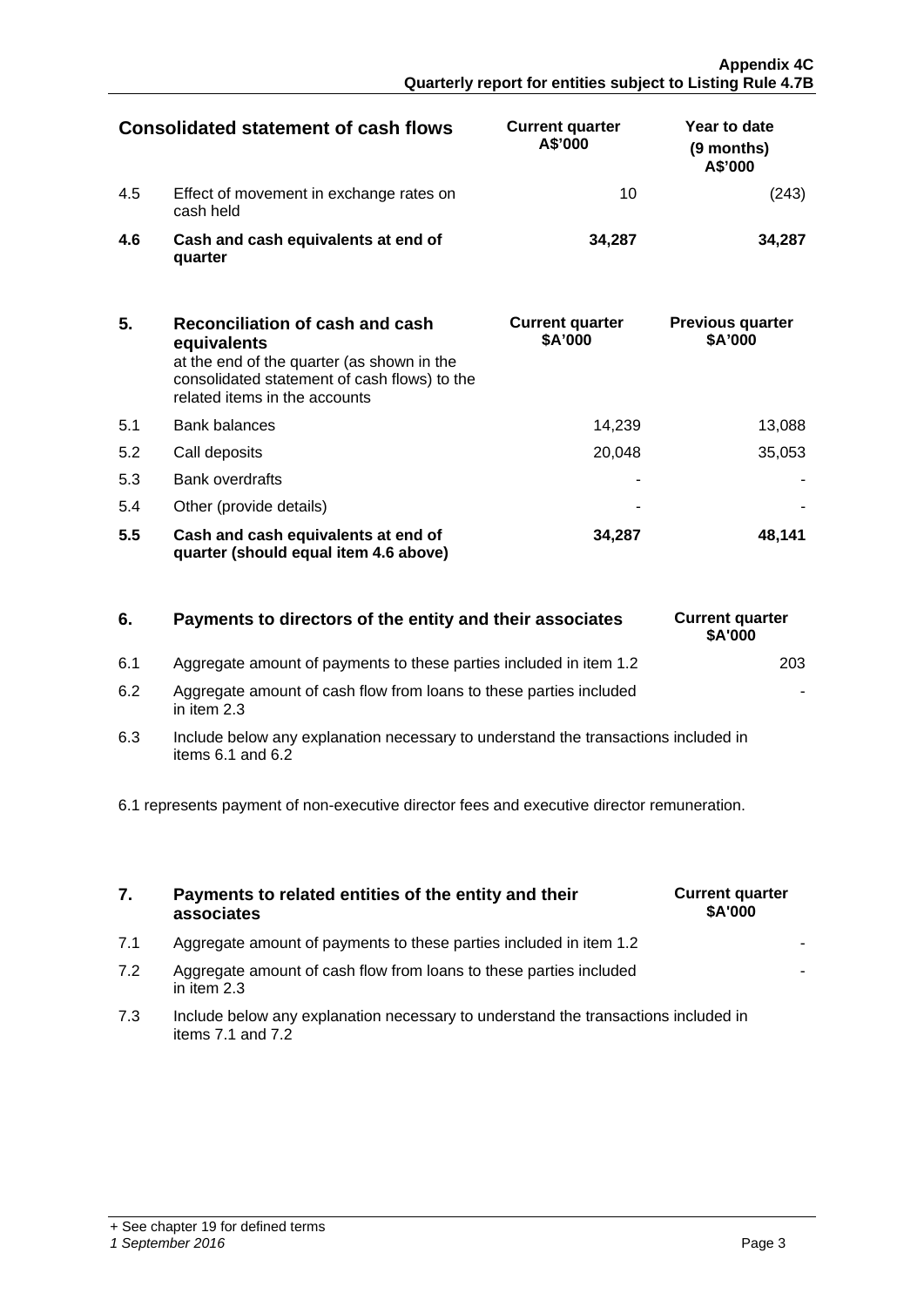| 8. | <b>Financing facilities available</b> |
|----|---------------------------------------|
|    | Add notes as necessary for an         |
|    | understanding of the position         |

- 8.1 Loan facilities
- 8.2 Credit standby arrangements
- 8.3 Other (please specify)

| <b>Total facility amount</b><br>at quarter end<br>\$A'000 | Amount drawn at<br>quarter end<br>\$A'000 |
|-----------------------------------------------------------|-------------------------------------------|
|                                                           |                                           |
|                                                           |                                           |
|                                                           |                                           |

8.4 Include below a description of each facility above, including the lender, interest rate and whether it is secured or unsecured. If any additional facilities have been entered into or are proposed to be entered into after quarter end, include details of those facilities as well.

| 9.  | <b>Estimated cash outflows for next quarter</b> | A\$'000   |
|-----|-------------------------------------------------|-----------|
| 9.1 | Research and development                        |           |
| 9.2 | Product manufacturing and operating costs       | (12, 585) |
| 9.3 | Advertising and marketing                       | (2, 466)  |
| 9.4 | Leased assets                                   | (100)     |
| 9.5 | Staff costs                                     | (4, 910)  |
| 9.6 | Administration and corporate costs              | (2,992)   |
| 9.7 | Investments and other capital expenditure       | (1, 193)  |
| 9.8 | <b>Total estimated cash outflows</b>            |           |

| 10.  | Acquisitions and disposals of<br>business entities<br>(items $2.1(b)$ and $2.2(b)$ above) | <b>Acquisitions</b> | <b>Disposals</b> |
|------|-------------------------------------------------------------------------------------------|---------------------|------------------|
| 10.1 | Name of entity                                                                            | N/A                 | N/A              |
| 10.2 | Place of incorporation or<br>registration                                                 |                     |                  |
| 10.3 | Consideration for acquisition or<br>disposal                                              |                     |                  |
| 10.4 | Total net assets                                                                          |                     |                  |
| 10.5 | Nature of business                                                                        |                     |                  |